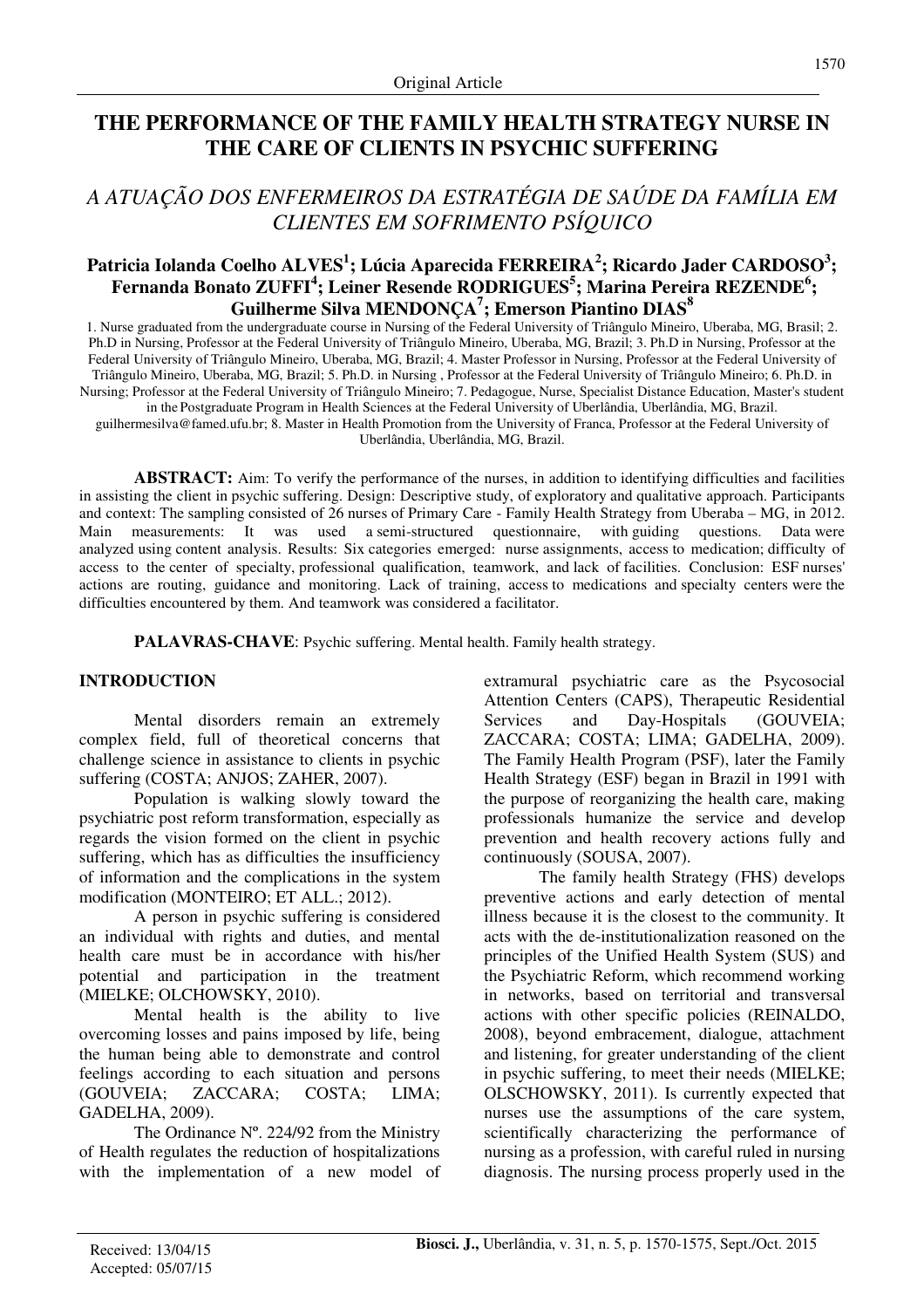mental patient approach helps in decision-making, and subsidies for interventions in the psychoemotional problems (BETEGHELLI; TOLEDO; CREPSCHI; DURAN; 2005).

Psychiatric nursing is based on actions that seek to improve the quality of life conditions of the client and his family for help in controlling the outbreak of the disease, making it stable and assist in social integration, cooperate on adherence and adaptation to treatment, since the client in psychic suffering, in its majority, has the autonomy reduced (ALMEIDA FILHO; MORAES; PERES; 2009).

 In primary care/ESF the nurse even in the face of difficulties and/or facilities, has the possibility to early detect the distress of his client once his performance on this site allows him to establish ties with the community and get to know its reality.

Providing nursing care in primary care services is not an easy task, individuals are diversified and the assistance to the client in psychic suffering requires the professional to have sensitivity, holistic look and expertise.

The number of researches with this theme is scarce, besides the professional deficiency with training and specialization in Psychiatry and mental health in our country.

The aim of this study was to check the performance of the nurses in the care of this client, identify difficulties and facilities with strategies that can extend the knowledge, expand information on provision of care according to the needs of each client.

## **MATERIAL AND METHODS**

Study of exploratory, descriptive and qualitative approach. All the nurses who worked in the family health Strategy (ESF) from the urban area of the city of Uberaba-MG participated in the study, except professionals who were on vacation and health license, making up a sampling of 26 nurses. As inclusion criteria to participate in the research is being nurse ESF. The exclusion criterion is not being a nurse ESF. Research began after obtained written consent Health Municipal Secretary of the city and evaluation and approval by the Ethics and Research Committee (CEP) of Universidade Federal do Triângulo Mineiro (UFTM), opinion Nº. 1999, in accordance with the Resolution 196/96 of the National Health Council, which deals with research involving humans.

Data collection was based on two parts. The first part consisted of: initials, age, sex, marital status, number of children, religion, ESF of the city currently working and professional experience. The second part consisted of an instrument with guiding questions. 1. Have you ever assisted any client in Psychic suffering? 2. What is your performance in the assistance of a client in psychic suffering? 3. What are the facilities and difficulties encountered while attending a client in psychic suffering? It was research during the period from December 2011 to January 2012. The interview was performed by the researcher and occurred in the FHS in time scheduled by the nurse, in a separate room. The majority-16 did not allow recording the interview, responding in writing in the presence of the researcher. Respondents signed an informed consent prior to the start of the interview, maintaining the secrecy and anonymity by using letters followed by the number of the interview, E1, E2.

With the data obtained in general the researcher must engage in a thorough reading of the material extracted from the collection, identify the units of meaning, categorize them according to themes, make inferences and analyze these findings according to their theoretical framework. Minayo (2004), the operationalization of the thematic analysis covers three stages: 1) Pre-analysis are determined at this stage, the registration units - key words or phrases, the context units, indentations, as categorization and general theoretical concepts that guide the analysis, taking into account the central and objective research question; 2) Exploration Material: is the transformation of the initial data, aiming to understand the text from your core sense. The procedure is the text of the cut in registration units and performs the classification and aggregation of data; 3) Treatment of Results Obtained: is the interpretation of data, as categorized by correlating them with the theoretical framework underlying the research.

## **RESULTS AND DISCUSSION**

On sociodemographic characteristics of the respondents, it was found that from the 26 (100%) nurses interviewed in ESF, 24 (92.3%) were female and two  $(7.7\%)$  were male. Only two  $(97.7\%)$ concluded post-graduation Lato Sensu. The age ranged from 26 to 49 years. Related to the time of performance in ESF, 13 (50%), had an average of five years. All of the nurses interviewed (100%) replied they have treated clients in psychic suffering in the performance of their daily activities.

With the data obtained in the survey analysis and categorization were made based on directives proposed by Minayo (2004), which covers three stages: pre-analysis; exploration of the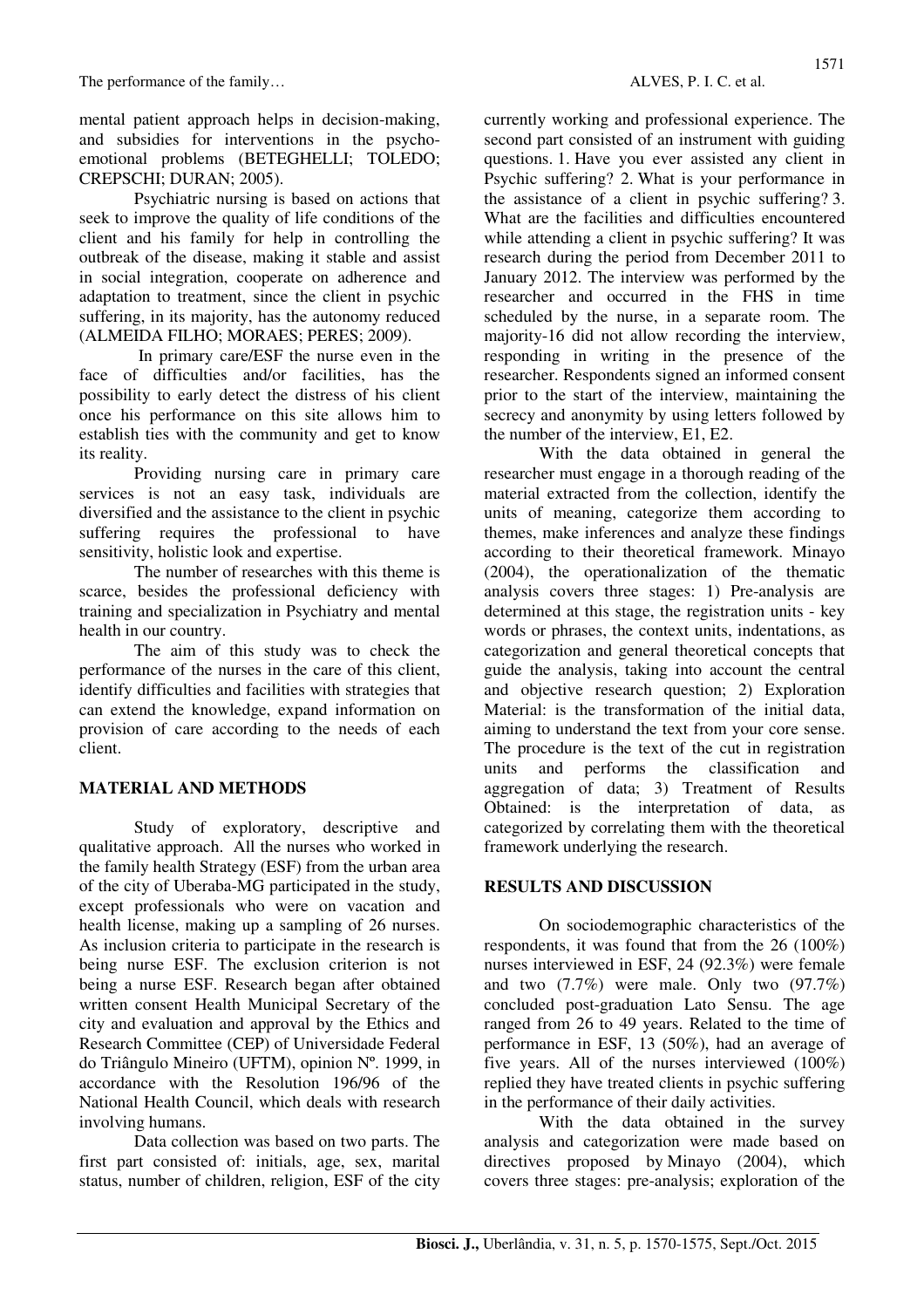The performance of the family…  $ALVES, P. I. C.$  et al.

material, and processing of the results obtained. From the analyses drawn from the interviews, six categories have emerged as a result of the grouping, namely: 1. Assignments of nurses; 2. Access to the medication; 3. Difficulty of access to the specialty Centre; 4. training; 5. teamwork; 6. facilities absence.

#### **Nurse tasks**

In this category, it was highlighted that one of the roles of the nurse is to guide the client in psychic suffering and his family with regard to medications or even reference to other specialties through reference, counter reference, and follow up this client through the Family Health Strategy. *Orientation and Follow up. (E01)*

*First approach, second embracement, third referral, follow up. (E03)*

 *It is more about referral, because we do not have support, there is no medication here, we have only one general practitioner, and then we end up having to guide them to the specialty. (E07)* 

*Orientation, referral and follow up. (E11)*

 *The role of the nurse is to direct user and family regarding signs/symptoms, ways to prevent aggravations. Guide the user to the specialized sector. (E16)*

When working with the client in psychic suffering the nurse must break up with his own prejudices. These were imposed by society since the early days of "madness", sort the client in psychic suffering as aggressive, and associate him to the asylums. For the nurse to develop his function with professionalism and commitment, he needs to acquire skill and detachment (RIBEIRO; ET ALL.; 2010). Nursing care to the client in psychic suffering must be integral, see the client as a whole (ALENCAR; FERNANDES; 2010). It is a fundamental role of the nurse to develop resolutive health actions, listen to the client, therapeutic groups and home visits. However, such actions were not reported in the study carried out in Fortaleza-CE (CAVALCANTE; ET ALL.; 2011). Another study showed that the nurse, when faced with clients in psychic suffering makes the referral his main tool, and directs them to other professionals specialized in mental health (AMARANTE; ET. ALL.; 2011)

#### **Access to medication**

The unavailability of specific drugs in the ESFs to the clients in psychic suffering was signed out as one of the greatest difficulties of the respondents when assisting this client. We can observe it through the following lines:

 *[…] there are no medication in the basic attention [...]. (E03)*

*[...]. Lack of medications and psychotropics in times of crisis. [...]. (E05)*

#### *[…]There is no medication, no support, adherence, doctor, so, it is not possible to do much [...]. (E07)*

The lack of medication supply to clients in psychic suffering in ESF is a difficult point cited in the study conducted in four ESFs in the city of Salvador-BA in 2007 (NUNES: JUCÁ: VALENTIN; 2007), corroborating with this research.

#### **Difficulties in accessing the specialties center**

 In this category, the nurses point out as difficult the lack of integration between the ESF and the CAPS, as well as the absence of specialized professionals as the psychologist and psychiatrist. It was evidenced in reports:

*[...] Despite being defined the front doors, the accesses are hampered for the specialties in CAPS, psychiatry and psychology [...]. (E03)*

Complex approach, also dependent on other professionals and attendances [...] difficulty for scheduling psychologist/psychiatrist *[...]. (E14)*

*[...]*Our greatest difficulty is the lack of specialists in this area (psychiatrist). Our demand on psychiatric clients is very large. *(E18)*

Health networks have sturdy and complex relationships, what makes difficult the integration and cooperation between these services. It is essential that the ESF and the mental health reference centers interact among themselves in order to encourage a broad and humanized care to the client in psychic suffering, promoting his best referral (SCHNEIDER, 2009).

The inclusion of mental health actions in the ESFs is occurring slowly and gradually, due to the absence or insufficiency of services geared to mental health, the disarticulation of the customer care network to clients in psychic suffering, the lack of communication of the services and mental health knowledge in the territory from the ESF as a strategy in psychosocial rehabilitation (MIELKE; OLCHOWSKY, 2010).

#### **Professional qualification**

The lack of training in the area of Psychiatry/mental health is one of the difficulties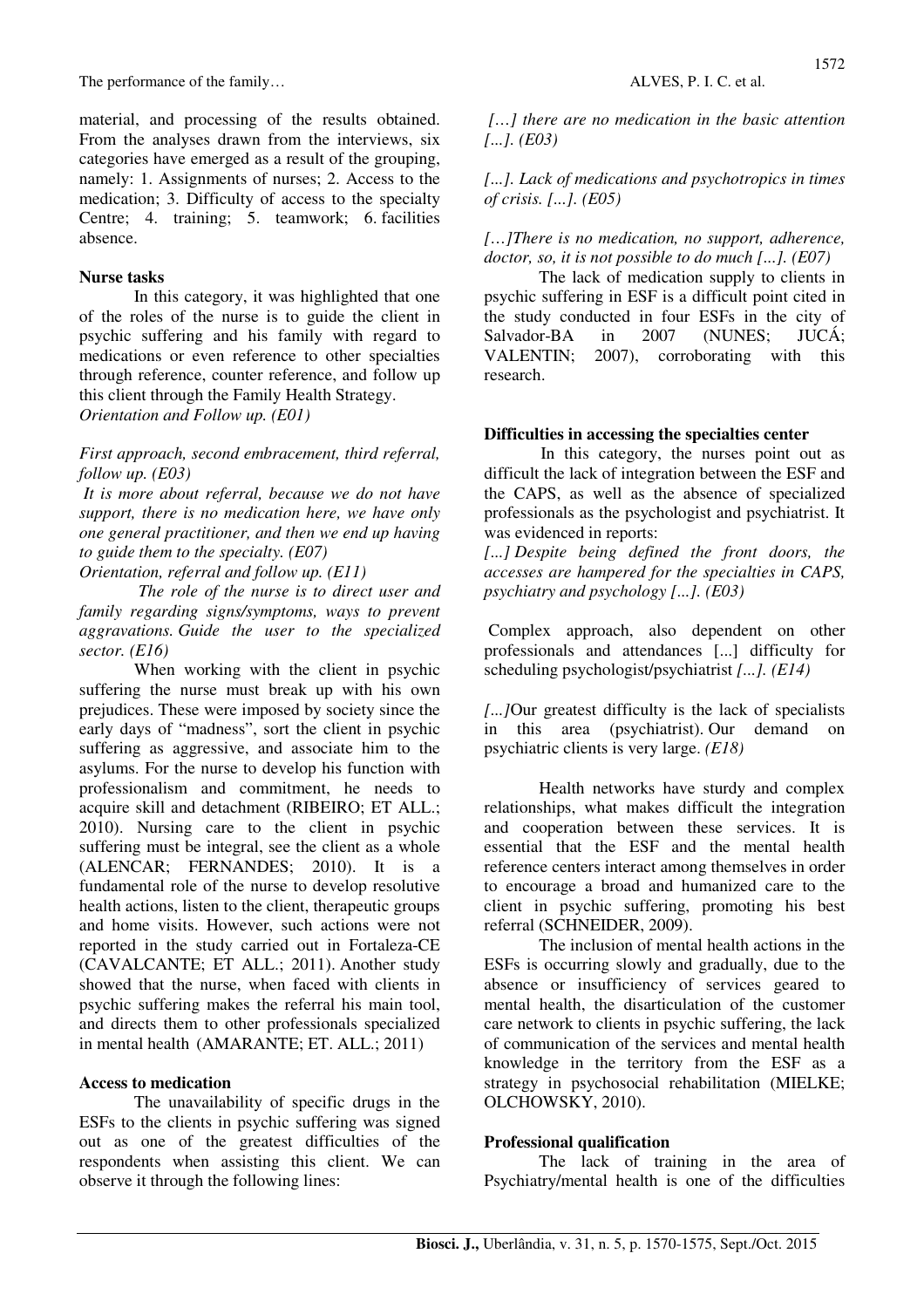The performance of the family…  $ALVES, P. I. C.$  et al.

faced by professionals when assisting the clients in psychic suffering, as shown in the following lines:

The first difficulty is not to have training opportunity for a better development of the work, because when client is presenting a psychotic manifestation we do not know the better ways of performing the assistance. (E04)

## *Further clarification/training in the area. (E11)*

## *[...] lack of professional qualification. (E14)*

*Preparation, qualification, handling, referral, reference, difficulty in requesting vacancy, vacancy provision (E16)*

In a study conducted in three ESF units in the city of Natal-RN, one of the goals was to identify the level of training of nurses from ESF when assisting the client in psychic suffering (RIBEIRO; ET. ALL.; 2010). Lack of professional training and insufficient practical theoretical basis in mental health are difficult factors in the care of psychic suffering client (OLIVEIRA; CORREA; VIEIRA; 2011).

## **Work team**

 Work teamwas considered as a facilitator point when assisting the client in psychic suffering. *Workteam; humanization in health care[...]. (E05)*

*Talking/dialogue/patience/prior experience/ multiprofissional team support(E16)*

*I believe our greatest facility is the support the general practitioner from PSF offers us [...] we rely on the support of the psychologist from NASF (E18).*

*Support in the health units by other professionals in service [...]. (E14)*

The team acts as the primary tool of intervention and production of customer care to the client in psychic suffering (YASUI; COSTA ROSA; 2008). When talking about teamwork, interdisciplinarity and multidisciplinarity should be primary requirements, with the purpose of promoting exchange of experiences favoring the psychosocial rehabilitation of the client (SCHNEIDER, 2009).

## **Absence of facilities**

Regarding to the care of clients in psychic suffering the nurses interviewed referred absence of facilities. This study reveals the following lines:

## *I see no facilities. (E13)*

*There are more difficulties, I can´t find facilities. (E17)*

## *Facility? No, I can´t see facility. [...]. (E20)*

## *None. (E10)*

In the daily life of the ESFs, the team faces difficult situations in mental health, due to the bond and closeness acquired with families. Actions relating to mental health in the family health teams must follow the precept of care networks, territorial base and transversal actions, paying attention to specific policies that meet the creation of attachments and reception to the client (MINISTÉRIO DA SAÚDE, 2003).

It was noticed in this study that the actions taken by the nurses of ESF were guidance, orientation and monitoring, while attending a patient in psychic suffering. It was still noticed that one of the difficulties found is the lack of preparation to live and act in situations in which the client is in your threshold of "madness". The cultural roots, which stigmatizes the psychic client, are still strong. It was pointed out as a positive and facilitator point the work of the multiprofessional team, so that client care and monitoring can be carried out in its totality.

ESF and Mental Health walk slowly.Managers must implement actions of public health policies that may offer the client in psychic suffering worthy, integral and continuous care, giving opportunity to those health professionals to attend training courses in mental health, physical and financial resources for the development of strategies aimed at the quality of life, respect and dignity to these clients.

This study made it possible to show that there is no resolution in the basic attention, since the professional nurse prioritizes the referral of the client to other spheres of service, exempting himself from responsibility of completeness. It is necessary to review the concepts of psychic suffering, because most actors interviewed associates the pathology in the acute phase.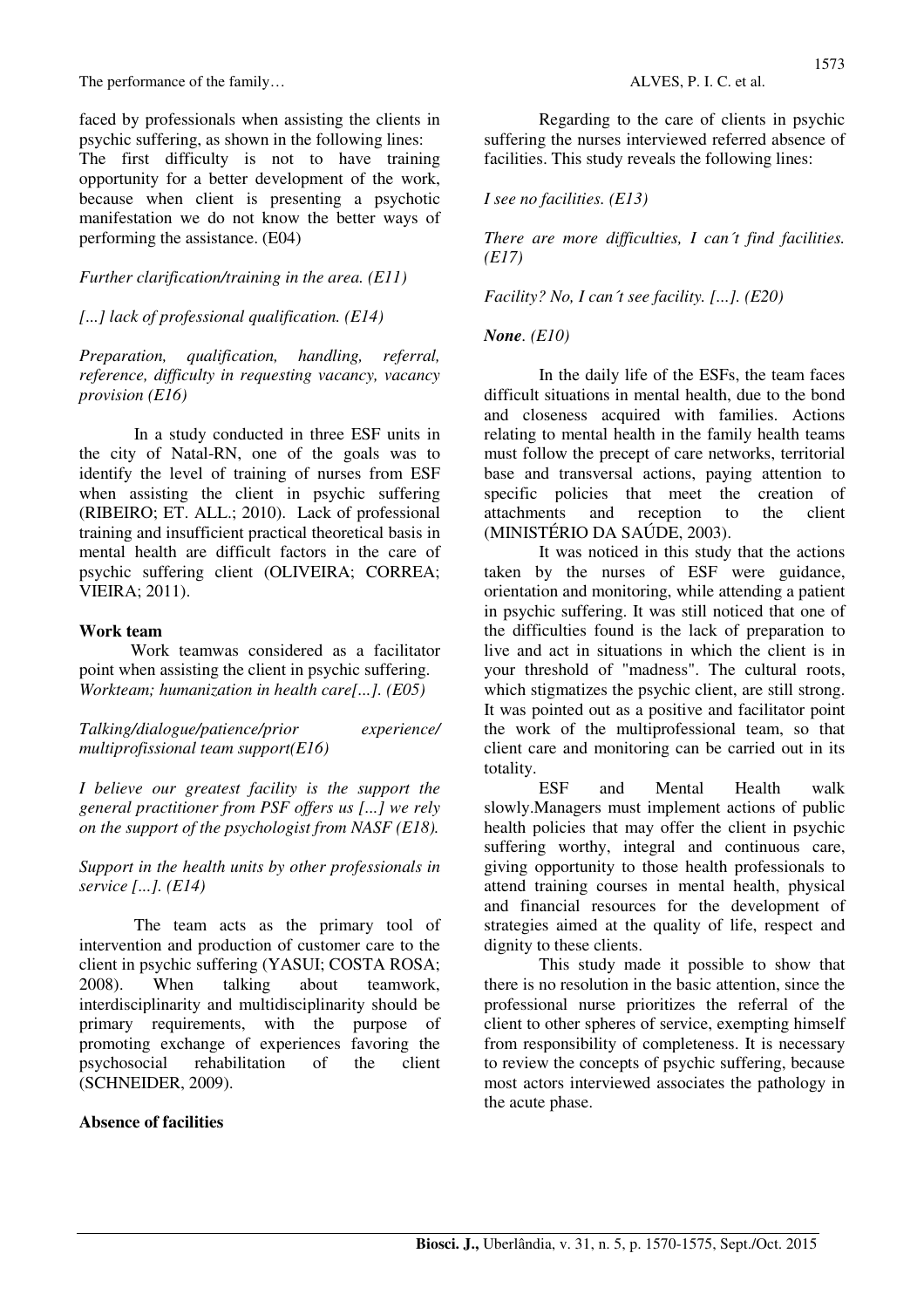**RESUMO:** Objetivo: Verificar a atuação dos enfermeiros, além de identificar as dificuldades e facilidades ao atender o cliente em sofrimento psíquico. Estudo: descritivo, abordagem exploratória e qualitativa. Participantes e contexto: A amostragem foi de 26 enfermeiros da Estratégia Saúde da Família de Uberaba – MG, em 2012. Método: Utilizou-se questionário semi estruturado e com perguntas norteadoras. Os dados foram analisados utilizando análise de conteúdo. Resultados: Surgiram seis categorias: Atribuições do Enfermeiro; Acesso à medicação; Dificuldade de acesso ao centro de especialidade; Capacitação Profissional; Trabalho em Equipe; e Ausência de facilidades. A assistência de enfermagem ao cliente em sofrimento psíquico deve ser integral. É papel fundamental do enfermeiro desenvolver ações resolutivas de saúde. Conclusão: As ações dos enfermeiros de ESF são: encaminhamento, orientação e acompanhamento. A falta de capacitação, acesso aos centros de especialidades e medicamentos, foram as dificuldades encontradas por eles. E o trabalho em equipe um ponto facilitador.

**PALAVRAS-CHAVES:** Sofrimento psíquico. Saúde mental. Estratégia saúde da família.

#### **REFERENCES**

ALENCAR, A. K. B.; FERNANDES, T. G. Assistência de Enfermagem aos indivíduos com transtornos mentais: uma revisão de literatura por Metassíntese. **Saúde Transform. Soc.**, Florianópolis, v. 1, n. 1, p. 148- 153, 2010.

**\_\_\_\_\_\_\_\_\_\_\_\_\_\_\_\_\_\_\_\_\_\_\_\_\_\_\_\_\_\_\_\_\_\_\_\_\_\_\_\_\_\_\_\_\_\_\_\_\_\_\_\_\_\_\_\_\_\_\_\_\_\_\_\_\_\_\_\_\_\_\_\_\_\_\_\_\_\_\_\_\_\_\_\_\_\_\_\_** 

ALMEIDA FILHO, A. J.; MORAES, A. E. C.; PERES, M. A. A. Atuação do enfermeiro nos centros de atenção psicossocial: Implicações históricas da enfermagem psiquiátrica. **Rev. Rene**, v. 10, n. 2, p. 158-165, abr./jun. 2009.

AMARANTE, A. L.; LEPRE, A. S.; GOMES, J. L. D.; PEREIRA, A. V.; DUTRA, V. F. D. As estratégias dos enfermeiros para o cuidado em saúde mental no programa saúde da família. **Texto Contexto-Enferm**., Florianópolis, v. 20, n. 1, p. 85-93, Jan-Mar. 2011.

BETEGHELLI, P.; TOLEDO, V. P.; CREPSCHI, J. L. B.; DURAN, E. C. M. Sistematização da assistência de enfermagem em um ambulatório de saúde mental. **Rev. Eletrônica Enferm**., v.7, n. 3, p.334-343, 2005.

BRASIL, Ministério da Saúde. Secretaria de Atenção à Saúde. Saúde Mental e Atenção Básica - Vínculo e Diálogo Necessários. Circular Conjunta nº 01/03, de 13/11/03.

CAVALCANTE, C. M.; PINTO, D. M.; CARVALHO, A. Z. T.; JORGE, M. S. B.; FREITAS, C. H. A. Desafios do Cuidado em Saúde Mental na Estratégia Saúde da Família. **Rev. Bras. Promoç. Saúde**, Fortaleza, v. 24, n. 2, p. 102-108, abr/jun. 2011.

COSTA, J. R. E.; ANJOS, M. F.; ZAHER, V. L. Para compreender a doença mental numa perspectiva de bioética. **Bioethikos**, v.1, n.2, p.103-110, jul/dez. 2007.

GOUVEIA, E. M. L.; ZACCARA, A. A. L.; COSTA, T. F.; LIMA, L. F.; GADELHA, V. N. Atuação do enfermeiro na assistência aos portadores de esquizofrenia: uma perspectiva bioética. **Anais** do II Encontro Nacional de Bioética e Biodireito e do III Encontro de Comitês de Ética em Pesquisa da Paraíba. João Pessoa: Ed. Universitária: UFPB. 2009. 627 p..

SOUSA, M.E.; MATIAS, G.N.; GOMES, K.F.A.; PARENTE, A.C.M. Atenção em Saúde Mental. Secretaria de Estado de Saúde de Minas Gerais. 2ist ed. Belo Horizonte; 2007.

MIELKE, F. B.; OLCHOWSKY, A. Saúde mental na Estratégia Saúde da Família: avaliação de apoio matricial. **Rev. Bras. Enferm.** Brasília, v. 63, n. 6, p. 900-7, 2010.

MIELKE, F. B.; OLSCHOWSKY, A. Ações de saúde mental na estratégia saúde da família e as tecnologias em saúde. **Esc. Anna Nery**, v. 15, n. 4, p. 762-768, 2011. http://dx.doi.org/10.1590/S1414-81452011000400015